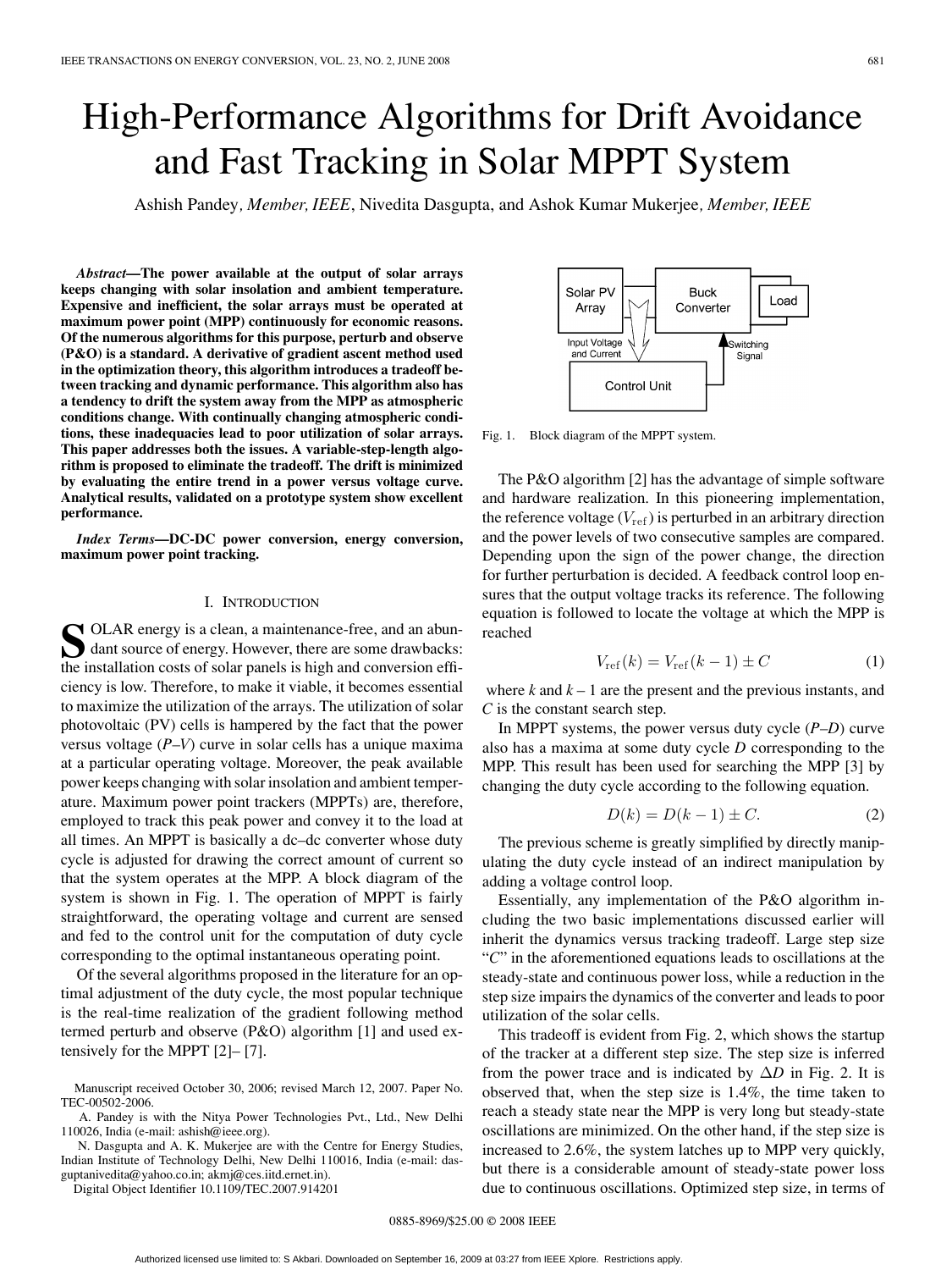

Fig. 2. Startup and steady-state performance of P&O algorithm at *C* = 1.4%, at *C* = 2.6%, and optimized at step size of 2%. Power trace obtained from math function of DSO.

tracking time and power drawing capabilities, is found, by trial and error, to be 2%. To take care of this tradeoff, variants of the classical P&O have been proposed by introducing variable search steps [4]. The algorithm is given as

$$
V_{\text{ref}}(k) = V_{\text{ref}}(k-1) \pm M \frac{\Delta P}{\Delta V}
$$
 (3)

where the parameter *M* is the scaling factor, tuned at design time to scale the step size.

Variable search step can also be evaluated from the slope of the *P*–*D* curve [5]. This is given by

$$
D(k) = D(k-1) \pm M \left| \frac{\Delta P}{\Delta D} \right| \tag{4}
$$

where ∆D is the step change in the duty cycle and *M* is the scaling factor.

One of the difficulties faced in the implementation of variable step size algorithms is in finding the right value of the scaling factor *M*. This parameter has a significant effect on the performance of the MPPT and requires *ad hoc* tuning measures. The selection of *M* for an optimal startup at different insolation levels is also not possible. A poor choice of *M* can easily lead to instability or inefficient tracking during startup and operation at different insolation levels. Moreover, *M* has to be tuned for each individual system making commercial exploitation of the algorithm prohibitively complicated.

Steady state oscillations at MPP can be eliminated by evaluating power at multiple operating points. Modifications to P&O algorithm have been proposed to evaluate the previous history of operating points [6] or perturbation and evaluation of multiple operating points to identify oscillations [7], [8]. These techniques, albeit simple, do not address the issue of tradeoff directly.

To handle diverse requirements at startup and steady state, hybrid algorithms have also been proposed to improve startup dynamics [9], [10]. These techniques require somewhat complex computation to bring the system to a region near the MPP and then, allow conventional algorithms to take over and gradually bring the operating point to the MPP.

Another drawback of all algorithms in which instantaneous power level is evaluated to decide search direction [2]– [10] is drift. During changing atmospheric conditions, these algorithms allow the operating point to drift away from the MPP [1]. This problem is addressed by the incremental conductance (IncCond) method [11]. IncCond algorithm locates the MPP by searching for an operating point where the following equation holds.

$$
\frac{dI}{dV} = -\frac{I}{V}.\tag{5}
$$

Claimed to be a more advanced algorithm, its hardware and software implementation is reasonably complex. The condition given by (5) is rarely met in practical situations, and thus, it seldom reaches the exact MPP. Though IncCond is considered superior to all others, it has been shown that the efficiency of the P&O algorithm is approximately equal to the more complex IncCond algorithm [1]. Drift condition has also been addressed in [12]; here, the sampling time is manipulated according to the dynamics of the converter system. Although more accurate, this requires the calculation and knowledge of the intrinsic transient oscillation time of the system. In the actual implementation, design time tunable parameters have to be introduced and dynamics versus steady-state tradeoff has to be satisfactorily addressed. Moreover, a variable sampling frequency will make scheduling of MPPT algorithms in processors difficult in a multitasking system.

It is important, at least for small and medium power applications, that MPPT algorithms are evaluated in the context of applications such as grid interactive inverter and power conditioners, etc. [13]. In a typical digital realization, MPPT algorithms have to vie for processor time along with other tasks such as those controlling inverter. It is, therefore, imperative to design and evaluate MPPT algorithms considering constrain in their scheduling. The periodicity of the MPPT task ( $\chi$  in Fig. 2) is an important design parameter considering that the MPPT task has to be scheduled according to some viable scheduling protocol.

In this paper, novel techniques are proposed to eliminate drift condition and dynamics versus tracking tradeoff. Strategies are also proposed to automate tuning parameters such as *C* and *M* [see  $(1)$ – $(4)$ ], which simplifies the design of the MPPT. The proposed algorithms are implemented using a software architecture that readily extends to multitasking environment to allow the performance evaluation of proposed algorithms as part of a larger power processing system.

# II. MATHEMATICAL MODELING AND ANALYSIS OF THE MPPT SYSTEM

The block diagram of the full MPPT system is shown in Fig. 1. This section deals with the mathematical modeling and analysis of the various components.

## *A. Solar Cell*

The solar cell has a nonlinear relationship between its output voltage and current. The values of these parameters depend upon solar irradiance and cell temperature as given in the following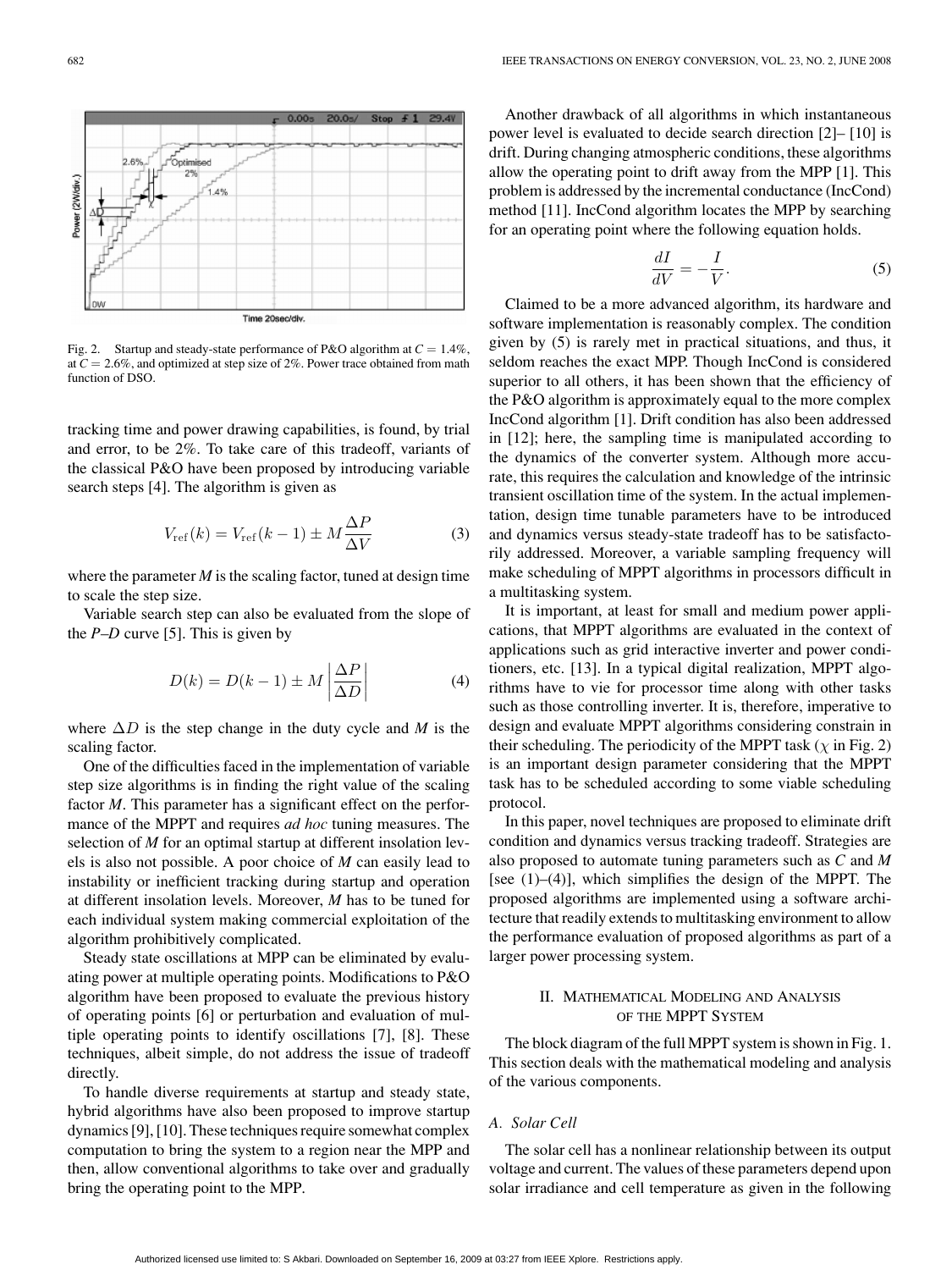equation [14].

$$
I = I_L - I_{OS} \left\{ \exp\left[\frac{q(V + IR_S)}{AkT}\right] - 1\right\} - \frac{V}{R_{SH}}.
$$
 (6)

In the aforementioned equation, *I* is the output current of the solar cell,  $I_L$  is the current across the p-n junction (light generated current-–this parameter depends upon the solar insolation),  $I_{OS}$  is the reverse saturation current of cell,  $q$  is the electronic charge,  $V$  is the output voltage of the cell,  $R<sub>S</sub>$  stands for the series resistance (ideally zero), *A* is the ideality factor, *k* denotes the Boltzmann's constant, and *T* is the absolute operating temperature.  $R_{SH}$  denotes the shunt resistance, which is ideally infinity, and therefore, last term in (6) is generally dropped.

### *B. Buck Converter Analysis*

In a buck converter, the duty cycle *D*, i.e., the ratio of "ON" time to total time period is given as [15]

$$
D = \frac{V_O}{V} \tag{7}
$$

where *V* and  $V<sub>O</sub>$  are the input and output voltage of the buck converter.

The buck converter and the load present an equivalent load on the solar array system. This equivalent resistance has to be same as  $R_s$  of the solar cell to achieve maximum power transfer. The equivalent load resistance of the converter can be derived from the model of buck converter and can be given as

$$
R_{\text{eq}} = \frac{\eta R_L}{D^2} \tag{8}
$$

where  $\eta$  and  $R_L$  are the converter efficiency and load resistance, respectively.

The MPPT algorithm can directly adjust the duty cycle *D* to match the load impedance  $R_{eq}$  to source impedance  $R_s$ , according to (8).

From the solar cell equation and (8), the dependency of panel current and power upon the converter duty cycle are given by the following equations.

$$
I = I_{\rm L} - I_0 \left\{ \exp \left[ \frac{q \eta R_{\rm L} I}{A k T D^2} \right] - 1 \right\} \tag{9}
$$

and

$$
P = I_{\rm L} \left( \frac{I \eta R_{\rm L}}{D^2} \right) - I_0 \left( \frac{I \eta R_{\rm L}}{D^2} \right)
$$

$$
\times \left\{ \exp \left[ \frac{q \eta R_{\rm L} I}{A k T D^2} \right] - 1 \right\} \tag{10}
$$

Equations (8)–(10) correspond well with normalized empirical data on variation of panel power, voltage, current, and circuit equivalent resistance with *D*, as shown in Fig. 3(a) and (b).

#### III. ANALYSIS OF PROPOSED ALGORITHMS

The algorithms proposed in this section have been designed to address the following shortcomings of the standard P&O algorithm:

1) eliminate dynamics versus tracking tradeoff;



Fig. 3. (a) Experimental curve showing the inverse proportionality of  $R_{\text{eq}}$ with the square of the duty cycle. (b) Variation of panel current, voltage, and power with duty cycle of the dc–dc converter.

- 2) eliminate all *ad hoc* parameters that require tuning at design time;
- 3) eliminate drift.

## *A. Delta P&O Algorithm*

In Delta P&O algorithm, the duty cycle is perturbed to locate optimal operating point corresponding to the MPP. *dP*/*dV* is used to evaluate variable step size and tuning of scaling parameter  $M$  [see (3) and (4)] is automated.

*1) Variable Step-Size Parameter:* As discussed in Section I, the step size in the P&O algorithm is a critical design parameter, which requires design time tuning to strike a balance between dynamics and steady-state behavior of the system.

Study of experimental *P*–*D* and *P–V* curves and their derivatives (Fig. 4) indicate that the derivatives are uniquely suitable for step size after proper scaling. They meet the requirement for the step size, which should ideally be large when the operating point is away from the MPP, and monotonically decrease as the MPP is approached.

From the results shown in Fig. 4(a) and (b), it is clear that the derivative of power w.r.t. voltage varies more smoothly as compared to the derivative of power w.r.t. duty cycle (when taken against duty cycle). Therefore, it may be emphasized that ∆*P*/∆*V* is a better-suited parameter for deciding step size as compared to  $\Delta P/\Delta D$ . Thus, in the present system,  $\Delta P/\Delta V$  is used as the scaling parameter for the step change in the duty cycle. The Delta P&O algorithm is proposed and it is depicted by the following equation:

$$
D(k+1) = D(k) \pm M \frac{|P(k) - P(k-1)|}{|V(k) - V(k-1)|} \tag{11}
$$

*2) Removing Ad Hoc Methods of Determining M:* Scaling factor *M* in (11) essentially decides the performance of the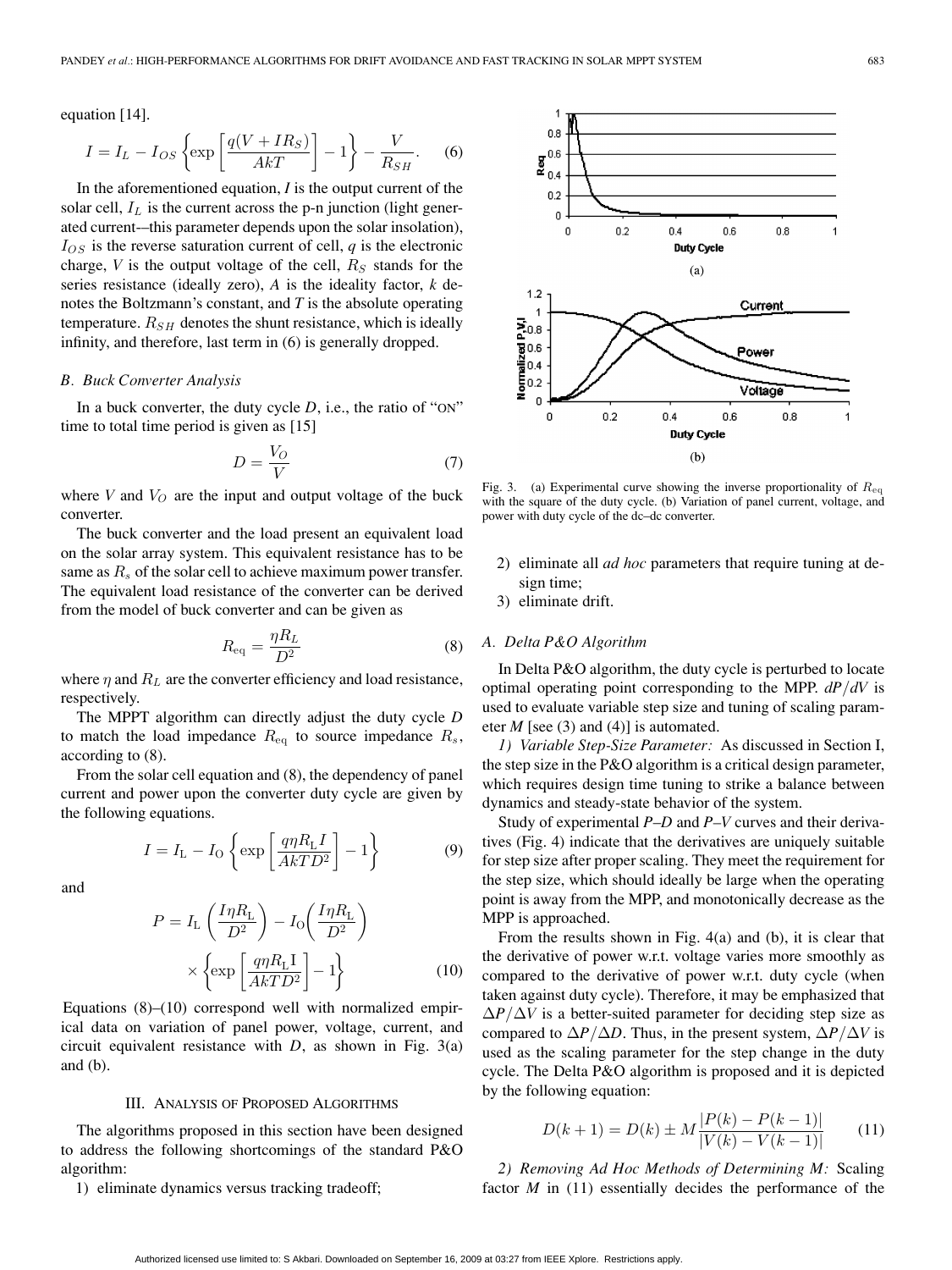

Fig. 4. Approximated and normalized empirical curves. (a) *P* and the derivative of *P* w.r.t. *D*. (b) *P* and the derivative of *P* w.r.t. *V*. These are plotted against the control parameter *D*. Curve (a) shows erratic variation of the derivative whereas (b) shows smooth variation. The observations were taken from single *PV* panel at an insolation level of 620  $\text{W/m}^2$  at 2.20 P.M. on a clear day in the month of May in New Delhi, India.

MPPT system. Manual tuning of this parameter shows that it is extremely sensitive to initial operating conditions. A fixed value of *M* tuned under certain insolation condition will fail to give satisfactory performance or even lead to instability when operated under different insolation level. To ensure satisfactory operation under all startup conditions, it is essential that *M* be automatically tuned during initialization process at the startup.

For automatically tuning parameter  $M$ , the duty cycle  $D_{\text{start}}$ is initialized to a low value. Power  $P_{\text{start}}$  and voltage  $V_{\text{start}}$  are evaluated at this duty cycle. Subsequently, duty cycle is changed by maximum safe step change  $\Delta D_{\text{max}}$  and corresponding values of  $\Delta P_{\text{max}}$  and  $\Delta V_{\text{max}}$  are evaluated. From (11)

$$
\Delta D_{\text{max}} \equiv M \frac{|\Delta P_{\text{max}}|}{|\Delta V_{\text{max}}|} \tag{12}
$$



Fig. 5. FulCurvE evaluation algorithm.

$$
M = \frac{|\Delta V_{\text{max}}| \Delta D_{\text{max}}}{|\Delta P_{\text{max}}|}.
$$
 (13)

The pseudocode for calculating *M* at startup can be given as

//Initialisation routine  $MaxDuty = Maximum$  Step Size  $StartDuty = Initial Duty Cycle$  $DutyCycle = StartDuty//Start Convert$ Sample  $V(k)$ ,  $I(k)$ ;  $p(k) = V(k)I(k)$  $DutyCycle = StartDuty + MaxDuty$  $SampleV(k+1), I(k+1), P(k+1) = V(k+1)I(k+1)$  $Delta Power = |P(k + 1) - P(k)|$  $DeltaVoltaq e = |V(k+1) - V(k)|$  $M = DeltaVoltage * MaxDuty/Delta Power$ 

Since *dP*/*dV* has a maximum value at startup and also as evident from the aforementioned pseudocode, *M* calculated through (13) gets an appropriate minimal value at the startup, and thus, prevents blowing up of the second term of (11) to large values subsequently. This, in turn, prevents huge oscillations around the MPP at steady-state conditions. Also, autotuning of this parameter gives efficient overall steady-state and dynamic performance irrespective of the source (panel/array) and the atmospheric condition at the start up and simplifies design of the MPPT considerably.

## *B. Full Curve Evaluation (FulCurvE) Algorithm*

The problem of drift stems from algorithmic deficiency. The evaluation of a single point in the *P*–*V* curve at each sampling interval can easily lead to drift when the atmospheric conditions are changing (see [1] for a detailed description on the phenomena).

As shown in Fig. 5, at the sampling instant *k*, the power is evaluated at the duty cycle  $D_k$ . Subsequently, the duty cycle is perturbed by  $\pm \Delta D$  to get the corresponding power levels  $P_{k+1}$ and  $P_{k-}$ . In case of change in insolation level between successive sampling runs, the operating point automatically jumps to the corresponding point in the new curve. In the next sampling run, all the three points are identified to evaluate the shape of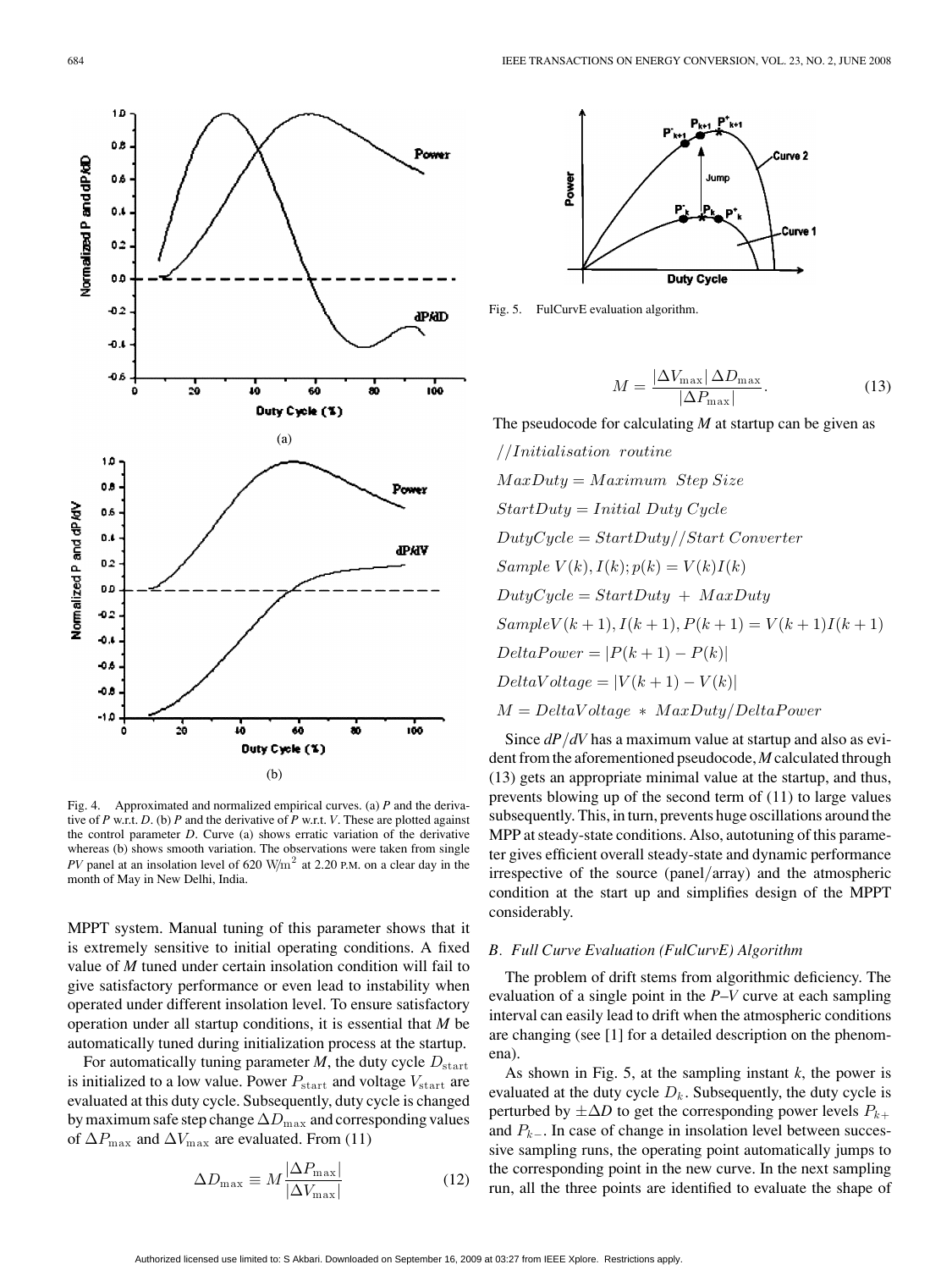the curve at the new operating point. Since the complete trend in the *P*–*D* curve is evaluated before deciding the search direction, drift is completely avoided. An important point to be considered here is that the step size for evaluation of the curve need not to be of size similar to step size for the next jump. The curve can also be evaluated at much smaller step size. Pseudocode for FulCurvE algorithm can be given as

Sample 
$$
Pk, Pk+, Pk-
$$

\nIf  $(Pk - < Pk \ AND \ Pk <= Pk+)$ 

\n $D = D + \Delta D$ 

\nOR

\nIf  $(Pk - >= Pk \ AND \ Pk > Pk+)$ 

\n $D = D - \Delta D$ 

\nELSE

\nNo Change

Evidently, two sampling frequencies come into play in this algorithm. At each call to the FulCurvE algorithm, the sampling of  $(P_k, P_{k+}, P_{k-})$  must be carried at rate faster than the dynamics of atmospheric change. This sampling frequency does not decide the periodicity of scheduling of the MPPT task in a multitasking system, which is the time period between successive calls for the FulCurvE algorithm.

In the final form, the Delta P&O and FulCurvE algorithms are combined to present a hybrid algorithm to avoid drift while eliminating tradeoff between dynamics and steady-state oscillations. In the hybrid algorithm, *D* and  $\Delta D$  in the aforementioned pseudocode are evaluated and updated according to (11). In another variant, the hybrid algorithm is tested with small fixed size steps for curve evaluation while using the Delta P&O algorithm for deciding the jump steps.

#### IV. MPPT SYSTEM DESCRIPTION

A prototype of an MPPT system is built to validate the aforementioned analysis. The various hardware components and the software architecture are described next.

## *A. Hardware Description*

A 40-W MPPT system is designed around a buck type dc– dc converter and a microcontroller  $(\mu C)$ -based control unit. The system is experimentally tested on a solar array simulator (SAS) that is used to reproduce single and double (two panels in series) panel *P*–*V* characteristics.

*1) Source:* The results are obtained with Agilent SAS E4351B. The experimental results presented in Section V are taken by using the "SAS mode" of this simulator that approximates the actual *PV* curves. The values for setting the curves are obtained from *P*–*V* and *I*–*V* characteristics of single 36 W solar panel manufactured by CEL Ltd., New Delhi, India.

*2) Buck Converter Specifications:* The buck converter parameters are the following.

1) Input voltage range:  $7 - 40 V_{dc}$ .



Fig. 6. (a) Scheduling MPPT interrupt for Delta P&O algorithm. (b) Infinite loop scheduling of FulCurvE algorithm.

- 2) Switching frequency: 10 kHz.
- 3) Allowed inductor ripple current: 20% of output current.
- 4) Allowed output voltage ripple: 100 mV peak to peak.
- 5) Inductor value:  $450 \mu H$ .
- 6) Capacitor value: 470  $\mu$ F.

*3) Processor and Interface:* The control circuit consists of Hall effect sensors for current and voltage. IR2125MOSFET/IGBT driver IC for triggering the converter switch connected to on-chip pulse width modulation (PWM) peripheral via HCPL2211 optocoupler and buffer circuits. The  $\mu$ C used is Analog Devices ADuC831 with 8052 core. It contains an 8-channel 12-bit ADC, 62 KB program memory, 4 KB data memory, 256 B of RAM and a dual-output 16-bit PWM.

## *B. Software Architecture*

The software architecture for a stand-alone MPPT system can be extremely simple. As discussed earlier, a more viable solution is to control the MPPT as well as the downstream power processor such as inverter using a single processor. This requires that the MPPT be tested on architecture that is capable of accommodating tasks relating to inverter control at a later development stage. The present system is tested on interrupt-based background–foreground architecture. Essentially in this architecture, the background task in an infinite loop that waits for the foreground tasks. The foreground task is a periodic interrupt intr\_MPPT. This task reads the ADCs and runs the MPPT algorithm. The periodicity  $\chi$  as shown in Fig. 6(a) and also reflected in Fig. 2 (assuming negligible lag between power and control circuit) of the Intr\_MPPT task is set to 2.5 s for the present system to allow space for future modifications. Currently, the processor is running idle in the background loop. The current and voltage input signals are averaged over few cycles to remove noise.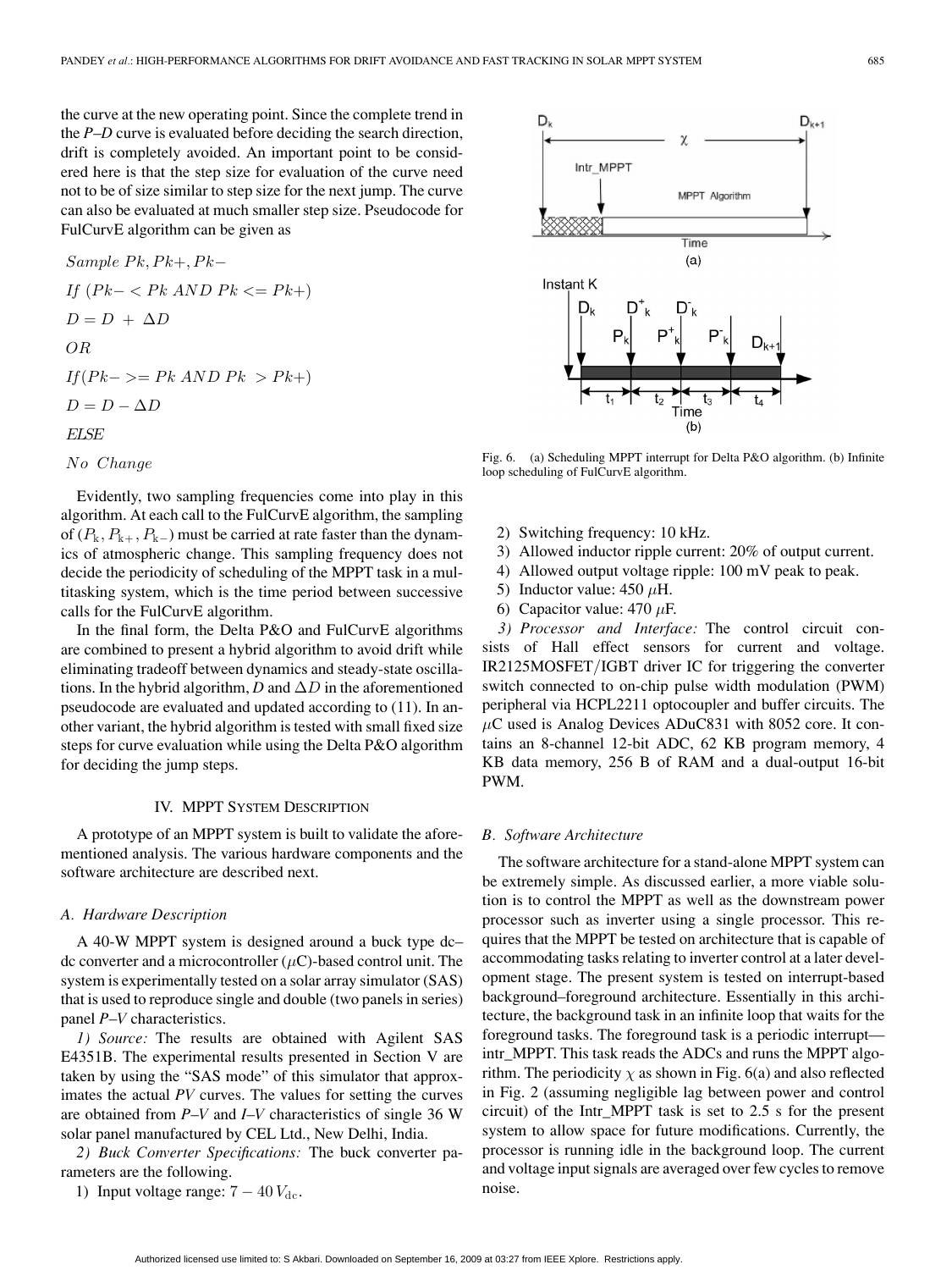

Fig. 7. Comparison of steady-state and dynamic performance of MPPT system with the proposed Delta P&O algorithm with P&O algorithm. SAS settings corresponding to single-panel system are used. *C*1 and *C*2 are at the insolation levels corresponding to maximum powers of 10.0 and 14.0 W, respectively.

The FulCurvE algorithm is tested on infinite loop architecture. The duty cycle is adjusted and power is evaluated in each sampling run. The bandwidth defined in Section III is essentially in terms of time  $t_1 + t_2 + t_3$  during which the values of power at the three duty cycles are evaluated. The algorithm runs in time slice  $t_4$  Fig. 6(b).

## V. EXPERIMENTAL RESULTS AND DISCUSSIONS

The various algorithms are tested independently to validate the analysis given in Section III. The voltage signal is measured with an isolated voltage probe HP N2772A and the current is measured using current probe HP 1146A and displayed on Agilent 54621A DSO. The HP SAS is used for creating repeatable test conditions. The power trace is displayed through the math function on the digital storage oscilloscope (DSO).

Fig. 7 shows the startup and steady-state waveforms for the MPPT system running on the Delta P&O algorithm given by (11) with automatic tuning of the parameter *M* given by (13) and is compared with the standard P&O algorithm. In the initialization process, an initial step is given to determine *M*. Steady-state oscillations are the very essence of all P&O algorithms [1]. The system is, therefore, tested for step change in the power level after the converter system had stabilized. The new MPP is tracked within a few sampling cycles as shown in Fig. 7. Clearly, the proposed Delta P&O method has faster dynamics and more stable steady state than classical hill-climbing algorithm. As predicted by analysis in Section IV, the system quickly responds to the step change by increasing the step size, which is then quickly reduced when the new MPP is located.

As expected, the ∆*D* reduces to a naught as the system oscillates around the MPP, thereby achieving the objective of eliminating the tradeoff.

As stated in Section III, there is a necessity of autotuning of the scaling parameter for making the system robust. Fig. 8 shows the comparison between the Delta P&O algorithm with autotuned *M* and that with manually tuned *M* for *P*–*V* curve with  $P_{\text{max}} = 37.5 \text{ W}$  (with SAS settings corresponding to two panel system). Here, the performance of auto and manually tuned values of *M* are comparable. However, when this manually tuned value of the scaling parameter is fixed for all times and for all



Fig. 8. Performance evaluation of power curves at autotuned and manually tuned value of  $M$  at startup and steady state at 37.5 W  $P_{\text{max}}$ .



Fig. 9. Startup and steady-state and step change performances of autotuned and manually tuned (for 37.5 W two-panel), i.e., fixed-*M* variable-step-size algorithms. *C*1 and *C*2 are at the insolation levels corresponding to maximum powers of 10.0 and 14.0 W, respectively.



Fig. 10. Performance of autotuned Delta P&O algorithm with *dP*/*dD* and *dP*/*dV* as step sizes. *C*1 and *C*2 are at the insolation level corresponding to 10.0 and 14.0 W, respectively.

startup conditions, the performance turns out to be poor. This is evident from Fig. 9. It is observed that the Delta P&O algorithm with autotuning of *M* always works better for start ups with a different sources (single panel) or with the same source at a different sets of atmospheric conditions.

As described in Section III, *dP*/*dV* is a better-suited parameter than *dP*/*dD* for step size. Fig. 10 compares the dynamic and steady-state performance of the proposed Delta P&O algorithm with variable step algorithm where the step size is decided by *dP*/*dD*. The proposed algorithm provides a marginally slower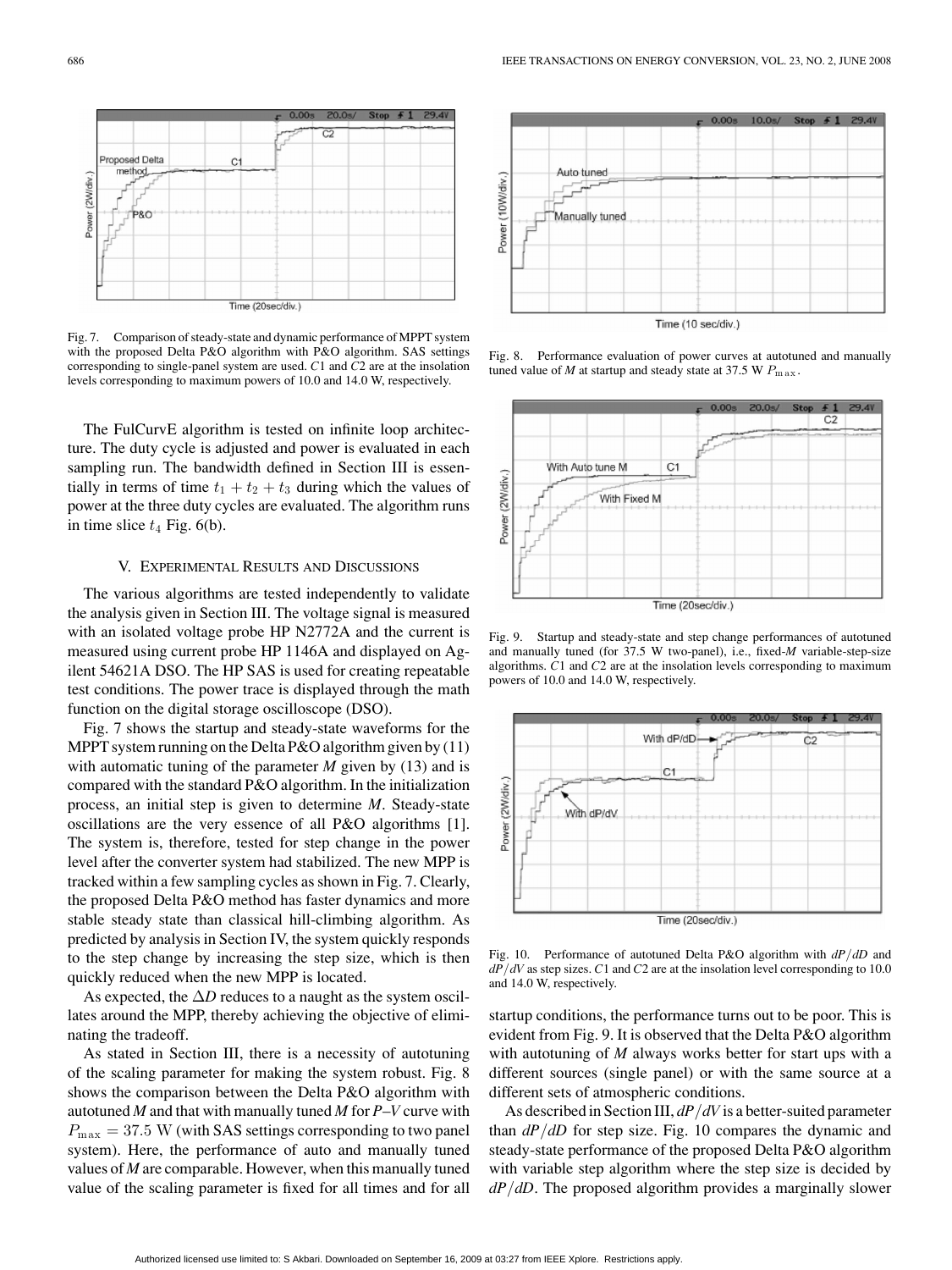

Fig. 11. Startup with FulCurvE algorithm.



Fig. 12. Startup and dynamic performances of FullCurvE and P&O algorithms under changing atmospheric conditions starting from insolation level corresponding to 12.0 through 22.0 W.

but smoother response during dynamics and a better steady-state performance.

The FulCurvE algorithm is implemented on lines of analysis given in Section III. The power is evaluated at ±∆*D* at kth and  $(k + 1)$ th sampling instant. As shown in Fig. 11 inset, the power level at  $+\Delta D$  is greater than power level at  $-\Delta D$ . As expected, the algorithm decides the next search direction in the  $+\Delta D$  direction. Here,  $\omega$  is the time taken to evaluate the entire trend in the power curve and essentially decides the robustness or bandwidth of the algorithm. The value of  $\omega$  is an implementation issue. Here, it is necessary to state that  $\omega$  should be smaller than expected rate of environmental conditions change.

Testing of the FulCurvE algorithm is done under repeatable changing atmospheric condition created by the SAS. This is done by increasing the MPP power from 12.0 to 22.0 W through multiple steps.

Fig. 12 shows the steady state and dynamic performance under changing atmospheric condition of a fixed step FulCurvE compared to that of classical hill climbing. Here, it can be observed that the classical fixed step P&O drifts away from the MPP. The FulCurvE algorithm, on the other hand, tightly regulates the system along the desired trajectory.

As evident from the analysis given in Section III, in isolation, the Delta P&O algorithm can be used for improving the steady-state and dynamic performance of the MPPT whereas the FulCurvE algorithm eliminates the drift condition. Therefore, a hybrid algorithm is developed that works with the FulCurvE logic and has the step size and *M* adjustment according to the Delta P&O method. In Fig. 13, the dynamic and steady-state



Fig. 13. Steady-state and dynamic performances of hybrid and P&O algorithms under rapidly changing atmospheric conditions starting from insolation level corresponding to maximum power of 12.0 through 22.0 W.



Fig. 14. Comparison of hybrid and P&O algorithm subjected to benchmark loading pattern. Power states *P*1, *P*2, *P*3, and *P*4 correspond to solar conditions with ideal maximum power of 12.0, 21.92, 16.51, and 21.92 W, respectively.

TABLE I STEADY-STATE MPPT EFFICIENCIES OF THE VARIOUS ALGORITHMS

| Algorithm | Efficiency $(\% )$ |
|-----------|--------------------|
| P&O       | 98.6               |
| Delta P&O | 98.7               |
| FulCurvE  | 98.75              |
| Hybrid    | 98.8               |

performances of P&O and the hybrid algorithm have been compared experimentally. It is observed that this method has faster dynamics, stable steady state, and better performance under changing environmental conditions.

As evident from Fig. 13, straightforward approach of combining FulCurvE and Delta P&O results in large oscillations during startup. These oscillations will also occur during large step changes. A solution to this is use of small fixed step size for curve evaluation. The Delta P&O algorithm decides the jump step size, which defines the dynamics of the system. The results are shown in Fig. 14.

An important figure of merit in evaluating MPPT algorithms is efficiency. This MPP tracking efficiency is a ratio of total power drawn to maximum available power over a period of time [1]. Efficiency of various algorithms during steady state is shown in Table I.

From Table I, it can be seen that the steady-state efficiency values are close to each other. The reasons are that the power curve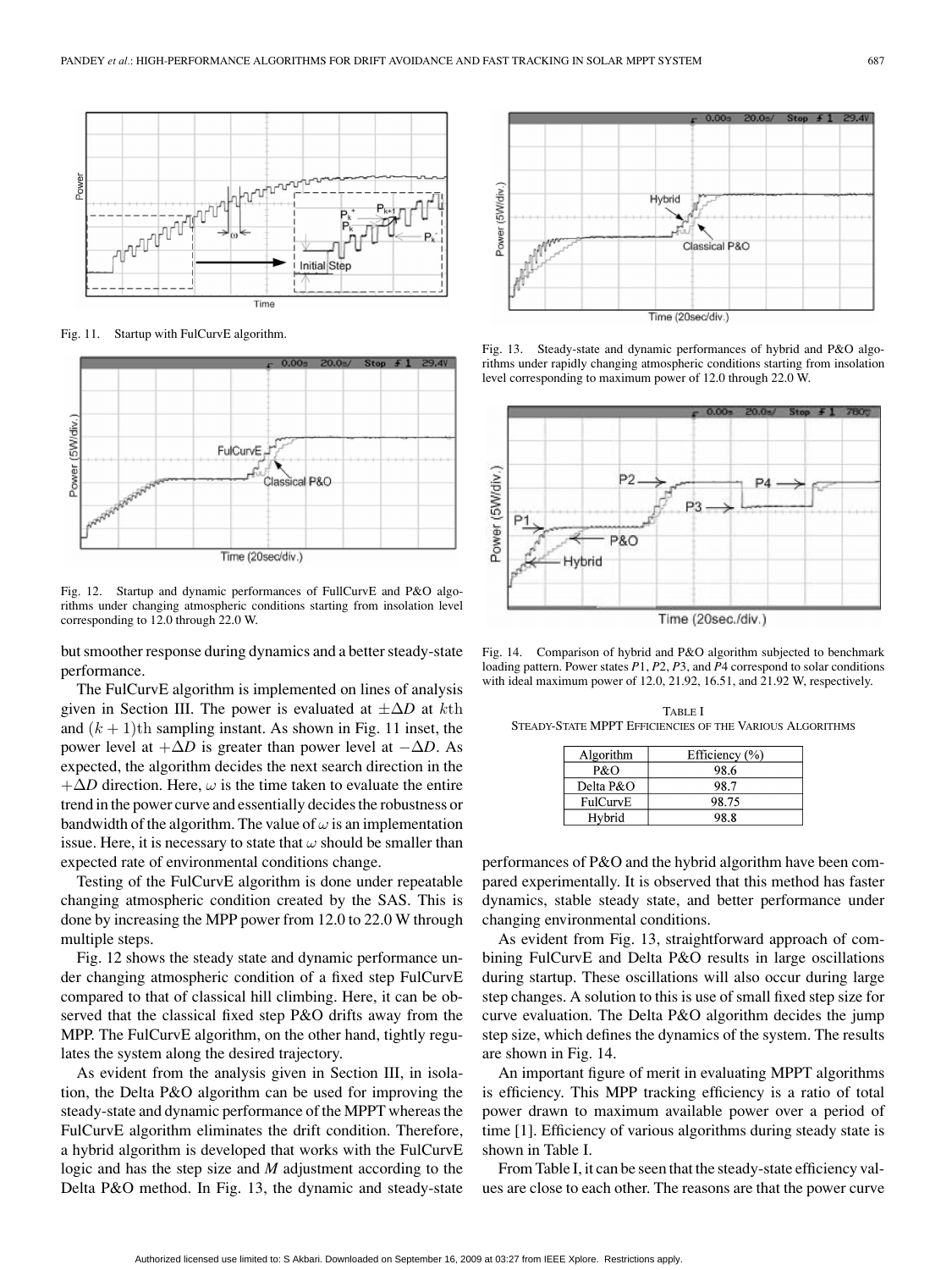TABLE II MPP TRACKING EFFICIENCIES OF THE VARIOUS ALGORITHMS DURING THE CHANGING CONDITIONS AS SHOWN IN FIG. 14

| Algorithm | <b>MPP</b> Tracking<br>Efficiency $(\% )$ |
|-----------|-------------------------------------------|
| P&O       | 88.1                                      |
| Delta     | 92.5                                      |
| FulCurvE  | 92.2                                      |
| Hybrid    | 94 6                                      |

flattens out at its peak, and therefore, an optimal P&O algorithm will essentially have comparable steady-state performance. The efficiency is also influenced considerably by presence of noise and instrument tolerances. While steady-state efficiency of all the algorithms is comparable, such a condition rarely exists in nature for extended period. Therefore, in context of this paper, dynamic efficiency is also evaluated. Due to lack of benchmark, a loading pattern consisting of the three possible dynamic situations viz. startup, step change, which simulates sudden partial or complete shading of the solar panel, and changing atmospheric condition is created. The loading pattern and behavior of hybrid and P&O algorithm is shown in Fig. 14.

The overall MPP tracking efficiencies for the benchmark loading pattern is reported in Table II. This includes the start up, step change, steady state, and the rapidly changing conditions as shown in the full CRO reading in Fig. 14. The Delta algorithm gives a slightly better performance as the benchmark is slightly skewed toward step changes. In this context, startup can also be viewed as a step change. The FulCurvE algorithm provides improvement primarily during drift and in a very limited case during step change as well. The hybrid algorithm gives a consistently better performance during dynamic conditions as well as drift. Both variants of the hybrid and FulCurvE algorithms give comparable performance. When the evaluation step size is decided by the Delta P&O algorithm, the step size becomes negligible during steady state, and therefore, the hybrid algorithm fails to evaluate the complete curve. However, in presence of dynamics, the Delta term quickly builds up the evaluation step size as also evident in Fig. 14, and hence, the algorithm is able to address the drift situation.

### VI. CONCLUSION

Algorithms have been proposed and tested to overcome inadequacies of the generic P&O algorithms. A variable step size Delta P&O algorithm is proposed to eliminate dynamics versus tracking tradeoff. By introducing an autotuning mechanism to adjust scaling factor, all *ad hoc* measures required during design time are eliminated. The FulCurvE algorithm evaluates the entire curve at an insolation level, and therefore, can eminently handle drift situation, which occur due to evaluation of instantaneous power by the generic P&O algorithms. Finally, algorithms are integrated to demonstrate a hybrid system and verified using a SAS under repeatable test conditions. Solar MPPTs cater to wide-ranging applications. For rooftop applications, FulCurvE and hybrid algorithms can provide an excellent MPPT solution. In mobile applications, such as automobiles where a chance of intermittent partial or complete shading is possible, Delta P&O and hybrid algorithms can provide a viable solution. Overall, the hybrid algorithm provides an excellent MPPT solution for all types of applications. Future work includes integrating the MPPT system with an inverter system creating opportunities to explore various software architectures to reliably schedule various time critical tasks.

#### **REFERENCES**

- [1] D. P. Hohm and M. E. Ropp, "Comparative study of maximum power point tracking algorithms," *Prog. Photovolt: Res. Appl.*, vol. 11, pp. 47– 62, 2003.
- [2] C. Hua, J. Lin, and C. Shen, "Implementation of a DSP-controlled photovoltaic system with peak power tracking," *IEEE Trans. Ind. Electron.*, vol. 45, no. 1, pp. 99–107, Feb. 1998.
- [3] E. Koutroulis, K. Kalaitzakis, and N. C. Voulgaris, "Development of a microcontroller-based, photovoltaic maximum power point tracking control system," *IEEE Trans. Power Electron.*, vol. 16, no. 1, pp. 46–54, Jan. 2001.
- [4] P. Huynh and B. H. Cho, "Design and analysis of a microprocessorcontrolled peak-power-tracking system for solar cell arrays," *IEEE Trans. Aerosp. Electron. Syst.*, vol. 32, no. 1, pp. 182–190, Jan. 1996.
- [5] W. Xiao and W. G. Dunford, "A modified adaptive hill climbing MPPT method for photovoltaic power systems," in *Proc. IEEE 35th Annu. Power Electron. Spec. Conf. (PESC 2004)*, vol. 3, pp. 1957–1963.
- [6] K. H. Hussein and I. Muta, "Modified algorithms for photovoltaic maximum power point tracking," in *Proc. Joint Conf. Electr. Electron. Eng.*, Kyushu, Japan, Oct.1992, pp. 301–306.
- [7] Y.-T. Hsiao and C.-H. Chen, "Maximum power tracking for photovoltaic power system," in *Proc. Ind. Appl. Conf., 2002 Conf. Rec. 37th IAS Annu. Meet.*, vol. 2, pp. 1035–1040.
- [8] T. Kawamura, K. Harada, Y. Ishihara, T. Todaka, T. Oshiro, H. Nakamura, and M. Imataki, "Analysis of MPPT characteristics in photovoltaic power system," *Solar Energy Mater. Solar Cells*, vol. 47, no. 1–4, pp. 155–165, Oct. 1997.
- [9] S. Jain and V. Agarwal, "A new algorithm for rapid tracking of approximate maximum power point in photovoltaic systems," *IEEE Power Electron. Lett.*, vol. 2, no. 1, pp. 16–19, Mar. 2004.
- [10] C. Hua and J. Lin, "A modified tracking algorithm for maximum power tacking of solar array," *Energy Convers. Manage.*, vol. 45, no. 6, pp. 911– 925, Apr. 2004.
- [11] K. H. Hussein, I. Muta, T. Hoshino, and M. Osakada, "Maximum photovoltaic power tracking: An algorithm for rapidly changing atmospheric conditions," *Proc. IEE Gen., Transmiss. Distrib.*, vol. 142, pp. 59–64, 1995.
- [12] N. Femia, G. Petrone, G. Spagnuolo, and M. Vitelli, "Optimization of perturb and observe maximum power point tracking method," *IEEE Trans. Power Electron.*, vol. 20, no. 4, pp. 963–973, Jul. 2005.
- [13] B. K. Bose, P. M. Szczesny, and R. L. Steigerwald, "Microcomputer control of a residential photovoltaic power conditioning system," *IEEE Trans. Ind. Appl.*, vol. IA-21, no. 5, pp. 1182–1191, Sep./Oct. 1985.
- [14] J. A. Gaw and C. D. Manning, "Development of a photovoltaic array model for use in power-electronics simulation studies," *Proc. IEE Electr. Power Appl.*, vol. 146, no. 2, pp. 193–200, Mar. 1999.
- [15] K. Kitsum, *Switch Mode Power Conversion: Basic Theory and Design*. New York: Marcel Dekker, 1984.



**Ashish Pandey** (M'00) received the B.S. and M.S. degrees in electrical engineering from Tashkent State Technical University, Tashkent, Uzbekistan, in 1997, and the Ph.D. degree from the Indian Institute of Technology (IIT) Delhi, Delhi, India, in 2003.

He is with the ROCSYS Technologies Pvt. Ltd., Hyderabad, India. He is currently engaged in research and product development in high-availability and high-efficiency power electronics for power supplies, power quality, and nonconventional energy sources. His work spans entire power electronics technology

from embedded control software, control algorithms to design of high-efficiency and reliable power conversion systems. He is the author or coauthor of more than 25 publications in refereed journals and conferences.